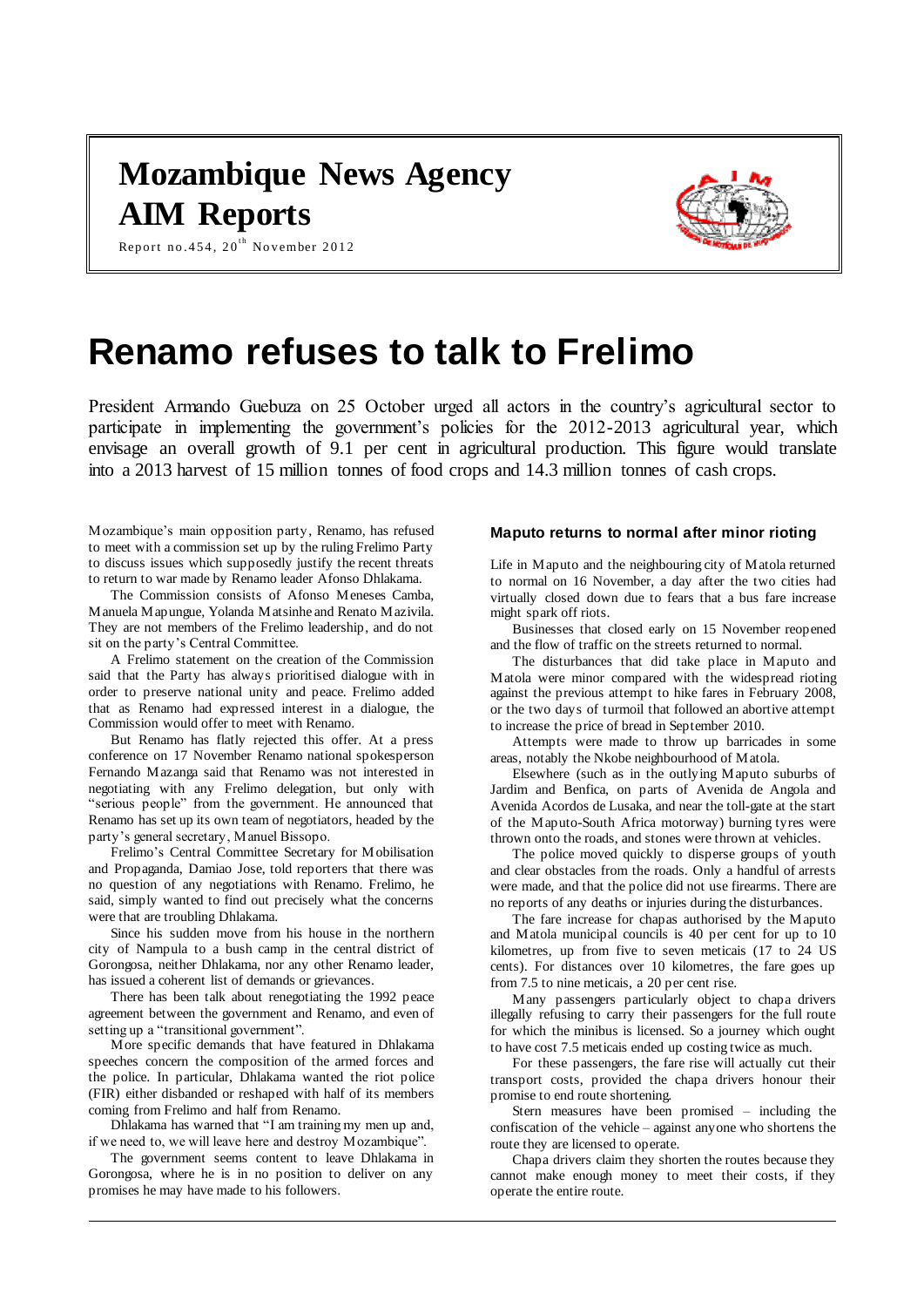# **Two new aircraft for LAM**

Mozambique Airlines (LAM) has expanded its fleet by hiring two medium haul aircraft, which were baptized in Maputo on 16 November.

One of the planes is a Boeing 737-500, named Zalala, after a tourist resort in Inhambane province. It can carry 111 passengers (99 in economy class and 12 in business class) and 14 tonnes of cargo.

The second plane is a Brazilian Embraer-190, named Chaimite, after an area in Gaza province which was the site of the final battle between the invading Portuguese army and the most powerful of the pre-colonial Mozambican states, the Gaza Empire. The Embraer's capacity is 103 passengers (84 in economy class and nine in business class) and 12.7 tonnes of cargo.

Addressing the ceremony, Transport Minister Paulo Zucula said the expansion of the LAM fleet will enable the airline to reach more destinations, so that by the end of 2015, the company can fly to at least one destination in all 14 member states of the Southern African Development Community.

#### **Oilmoz secures funding for refinery**

The Mozambican oil company Oilmoz on 13 November announced that it has secured funding from a sovereign trust in the United States to build a refinery capable of producing 350,000 barrels a day.

Construction is expected to begin next year and could be completed by 2018. The project will integrate a refinery, petrochemical plant, storage tanks, a gas fired power station, pipelines, desalination and water treatment plant, a waste disposal plant and an industrial park.

Currently Mozambique is totally dependent on imported refined fuels, which costs the country about \$700 million a year. According to the Chief Executive of Oilmoz, Fausto Cruz, the refinery would cut imports and reduce these costs substantially.

Cruz told AIM that the country currently consumes about 20,000 barrels per day. Thus the Oilmoz refinery would be able to supply not only Mozambique, but also neighbouring countries with refined fuels.

The Oilmoz refinery was originally to be at Matutuine in Maputo province in southern Mozambique. However, Fausto Cruz told AIM that "Oilmoz is studying another location which will be better suited environmentally"

He said that funding of up to \$17 billion has been guaranteed under the agreement.

#### **Syrah finds graphite and vanadium deposits**

The Australian based mining company Syrah Resources announced on 13 November that a survey of its Balama project, in the northern province of Cabo Delgado has confirmed that it contains multiple zones of high to very high grade graphite.

The concession, covering an area of 106 square kilometres, also contains deposits of vanadium.

According to Syrah, there were "very wide zones of high grade vanadium recorded which are comparable in tenor to the largest operating vanadium deposits in the world".

The company added that the graphite flakes were mainly medium to coarse. In general, the larger the flakes the higher the market price.

# **HCB power to S Africa fully restored**

The normal export of electricity from the Cahora Bassa dam on the Zambezi to South Africa has been re-established, according to the dam operating company Hidroelectrica de Cahora Bassa (HCB).

HCB had run into severe problems with the breakdown of smoothing reactors. In direct current systems, a smoothing reactor is used to "smoothen" the direct current wave shape to reduce power losses and improve system performance. In October 2010, one of the smoothing reactors at the converter station in the dam town of Songo suffered a major breakdown.

A spare reactor was on site, but it too broke down on 24 July this year. HCB already had a plan to refurbish the converter station, but this will only begin in April 2013. Without the reactor, HCB's capacity to send power southwards to its main client, the South African electricity company Eskom, was severely curtailed.

Eskom itself had a spare smoothing reactor, and HCB negotiated for this to be sent by road to Cahora Bassa. The reactor weights 150 tonnes, and thus special vehicles were used to transport it slowly through Zimbabwe, and then across Mozambique's Tete province to reach Songo.

### **WWF welcomes new marine protected area**

The World Wide Fund for Nature has welcomed the Mozambican government's decision to declare the Primeira and Segundas Islands, off the coasts of Zambezia and Nampula provinces, a marine protected area.

A WWF statement notes that the two archipelagos, consisting of a total of ten islands, are now Africa's largest coastal marine reserve, covering over 1,040,926 hectares,

"WWF has worked for eight years to secure this marine reserve, threatened by overfishing and unauthorised tourism", says the statement.

"This is a great response to the appeal by local communities to help them protect their resources," said Florencio Marerua, the WWF Mozambique Country Director. "This is a very important step in our effort to achieve the conservation and sustainable management of Mozambique's marine and coastal resources, as this adds a globally significant area to the network of marine protected areas along the country's coast. It is particularly exciting that both the government authorities and local communities recognise the benefits of conserving these resources."

These islands contain what WWF describes as "the most robust and diverse coral community in Mozambique".

"Due to cold nutrient-rich upwellings, the Archipelago is spared coral bleaching, a common problem in other coral-rich areas, making these some of the most globally productive and important reefs on the planet", it adds.

"This declaration by the Government shows they understand and care about the need for conservation of marine resources to support sustainable use by their communities", said John Tanzer, Director of WWF's Global Marine Program.

"Protecting the rich natural resources of this magnificent area will make a major contribution to the long term food security and livelihoods of the people of the region. It is also a significant contribution by Mozambique to safeguarding the future of the world's marine environment more generally and deserves recognition and congratulations to all concerned who worked together to make it possible."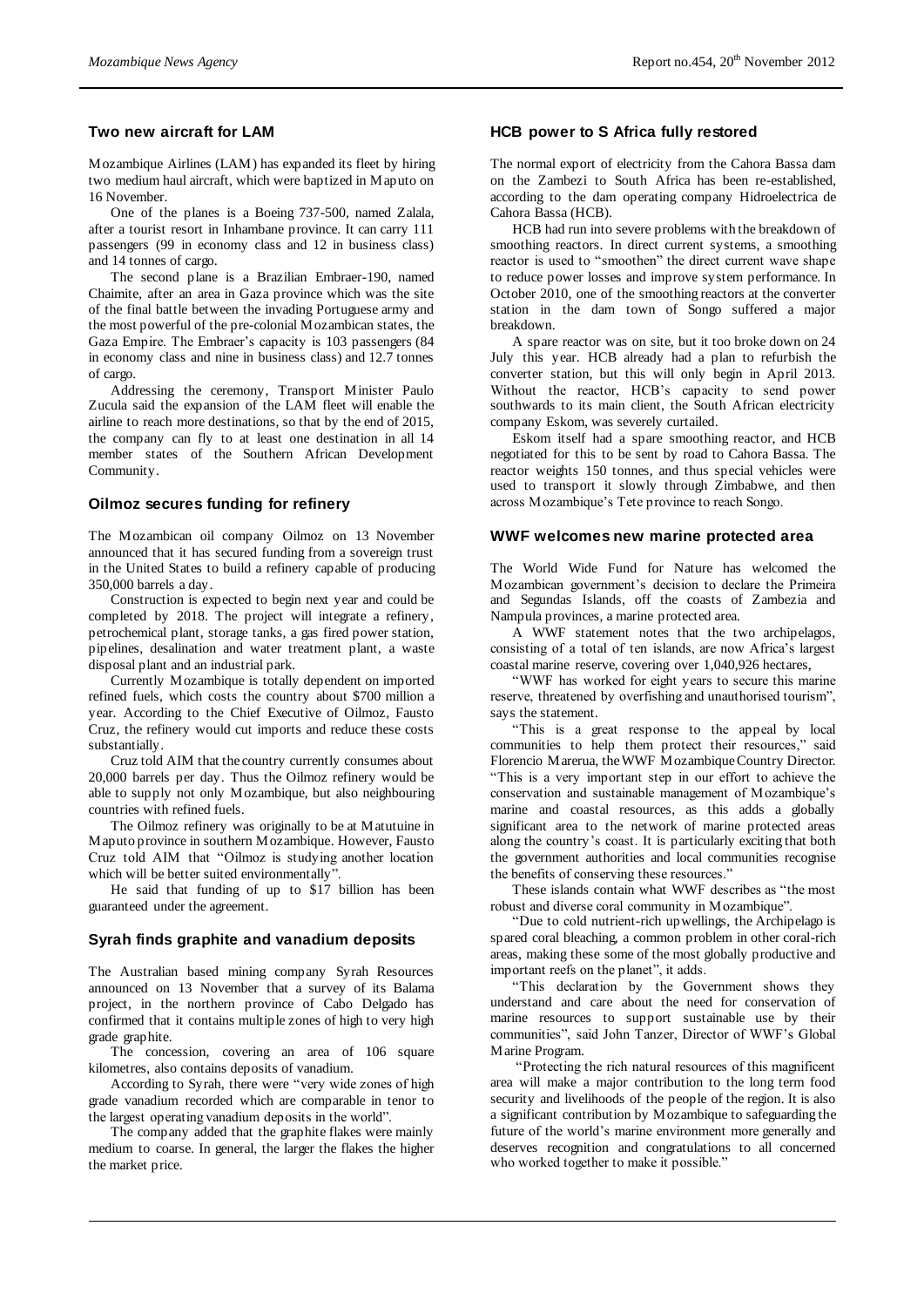# **Government concerned at MCC delays**

The Minister of Planning and Development, Aiuba Cuereneia, interviewed by AIM, has admitted that the government is concerned at the delays in many of the projects financed by the United States' Millennium Challenge Corporation (MCC).

All the projects should be concluded and delivered by April 2013", said Cuereneia, "but due to the delays the deadline has been extended to 30 June, and there can be no further extension. The agreement with the financing agency ends on 23 September 2013".

The MCC signed a "compact" with Mozambique in 2007 for a sum of \$506.9 million. The five year implementation period began in September 2008 with money, channelled through the Millennium Challenge Account (MCA), was to be spent on projects in the northern and central provinces.

The delays in several of the projects put at risk Mozambique's chances of qualifying for a second compact.

Cuereneia told AIM that, in the final three months of the compact, July to September 2013, the Mozambican branch of the MCA will be wound up, its Mozambican staff will return to their previous jobs, audits will be concluded, and all the remaining equipment will be redistributed.

"As from June, there will be no further disbursement of funds for the building works, and any remaining money will be returned to the American treasury", said the minister. "A country such as Mozambique, with so many needs, cannot allow itself the luxury of returning money that has been donated".

The worst delays are in the rehabilitation of a 75 kilometre stretch of the main north-south highway, between Mecutuchi and the Lurio River in Nampula province, which was in the hands of a Portuguese consortium, and the construction of a new water supply system for the port city of Nacala, where the tender was won by an Indian contractor.

In the case of the Mecutuchi-Lurio road, the Portuguese companies Monte Adriano and Casais are said to be facing severe financial difficulties and so have been unable to mobilise all the equipment necessary for the job. Cuereneia ruled out the possibility of hiring a new contractor – there is simply not enough time to hold another tender.

"The consortium will have to solve the problem, and one of the possible solutions is to sub-contract other companies, or to acquire equipment within Mozambique or in the region in order to complete the job", he said.

As for the Nacala water supply system, Cuereneia believed it was possible to finish the work by May, despite the delays.

The minister dismissed the arguments presented by the companies to justify their delays as groundless. Those arguments include delays in mobilising equipment, lack of skilled Mozambican staff to handle equipment, a high turnover of labour and the Mozambican rains.

Cuereneia pointed out that, when they drew up their programmes, the companies knew perfectly well when the rainy season occurs in Mozambique. As for labour shortages, the companies showed no signs of looking for Mozambican technical staff. They had not, for instance, advertised in the Mozambican press.

Cuereneia added that, in terms of the general social and economic indicators demanded by the MCC, Mozambique is eligible for a second compact. These indicators include investment in human capital, through such measures as increased access to primary education, keeping girls at school longer, and reducing the infant mortality rate.

"Mozambique has greatly improved these indicators in recent years", he said. "We are optimistic, but we are faced with the constraint of the building work which must finish on time".

One MCC area where progress has been made, said Cuereneia, is support for farmers affected by Lethal Yellowing Disease, which has been decimating coconut palms in Zambezia province.

So far, dead palms have been cleared from 6,750 hectares. Alternative crops have been sown on 5,694 hectares, while on the rest of the land 453,709 new palms have been planted. Peasant farmers are receiving financial support to allow them to undertake other income generating activities, while they wait for the restoration of their palm orchards.

MCA funds have also supported a land tenure programme, whereby land is demarcated and registered, and the farmers receive land titles. Cuereneia said this had been well received by communities in the areas covered, since they had begun to understand the importance of having a document that proves their right to land. He thought this was an activity that should be replicated throughout the country.

"Many people live for years in particular spaces, and they farm particular tracts of land without any land titles, and they imagine that the land belongs to them", said Cuereneia. "With this project we shall avoid the problem of the same plot of land being allocated to two or more people".

An MCC rural water project envisaged the construction of 600 water sources with hand pumps in Nampula and Cabo Delgado province. However, contracts had been signed to drill only 440 boreholes, and by August 387 had been concluded.

"Many of the districts produced negative results, and it was necessary to drill other boreholes", said Cuereneia. "This forced a reduction in the number of boreholes to be opened, because there was no more money".

### **Dutch support for Zambezi Valley**

Minister of Planning and Development, Aiuba Cuereneia, said on 15 November that the government's approach to the Zambezi Valley is to guarantee speedy and sustainable development to guarantee food security and growth in household incomes.

The minister was speaking in Maputo at the signing of an agreement with the Dutch government, under which the Netherlands will provide a grant of €13.8 million (\$17.5 million) for institutional capacity building and technical assistance for Mozambique's Zambezi Valley Development Agency.

Dutch ambassador Frederique de Man said her government is enthusiastic about the development opportunities presented by the Zambezi Valley. "The diversified context (both governmental and private) in which the Development Agency can operate, and the conditions established by the Mozambican government so that the Agency can be financially self-sustaining, have convinced us to enter this innovative and relevant programme", she said.

"We have our gaze fixed on the valley", she added, "and we hope to see soon, in addition to the trains carrying coal, other trains carrying grain, vegetables and other riches of the land to supply the country and for export".

The Zambezi Valley Development Agency covers the entire Zambezi basin within Mozambique, with an area of about 228,000 square kilometres, and five million inhabitants.